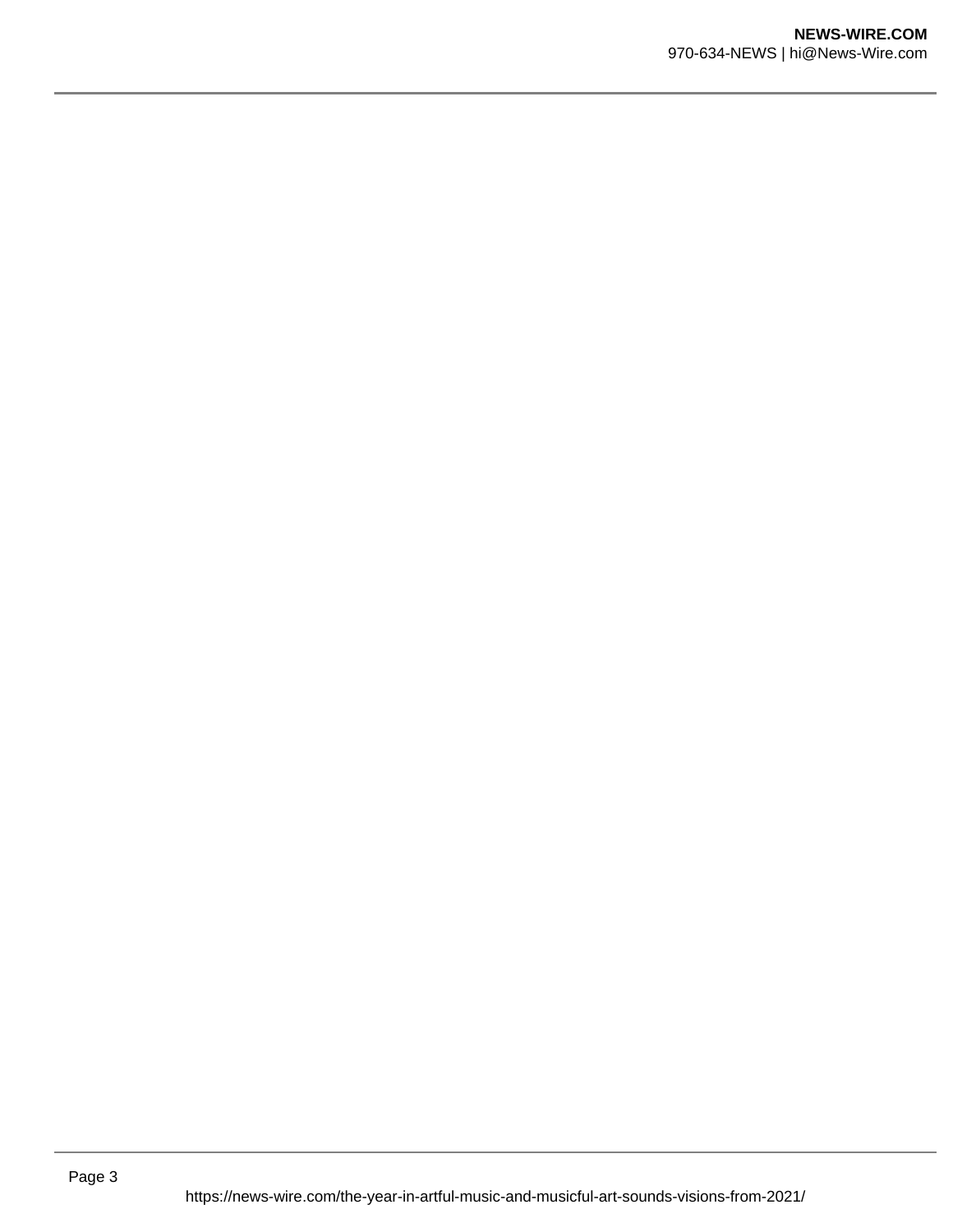In a year when the borders in between art and whatever else continued to grow ever more permeable and open up to potentiality, fans of art-adjacent music (and vice-versa) had much to value. Historic examples resided on to reveal that the past remained in lots of methods much more open and daring than today, and after that some modern happenings recommended we have a lot to anticipate in the future still. Herewith, a few of 2021's most cherished offerings in the world of artistic music (and musicful art).

Still from The Velvet Underground(2021). Courtesy Apple Television

**The Velvet Underground**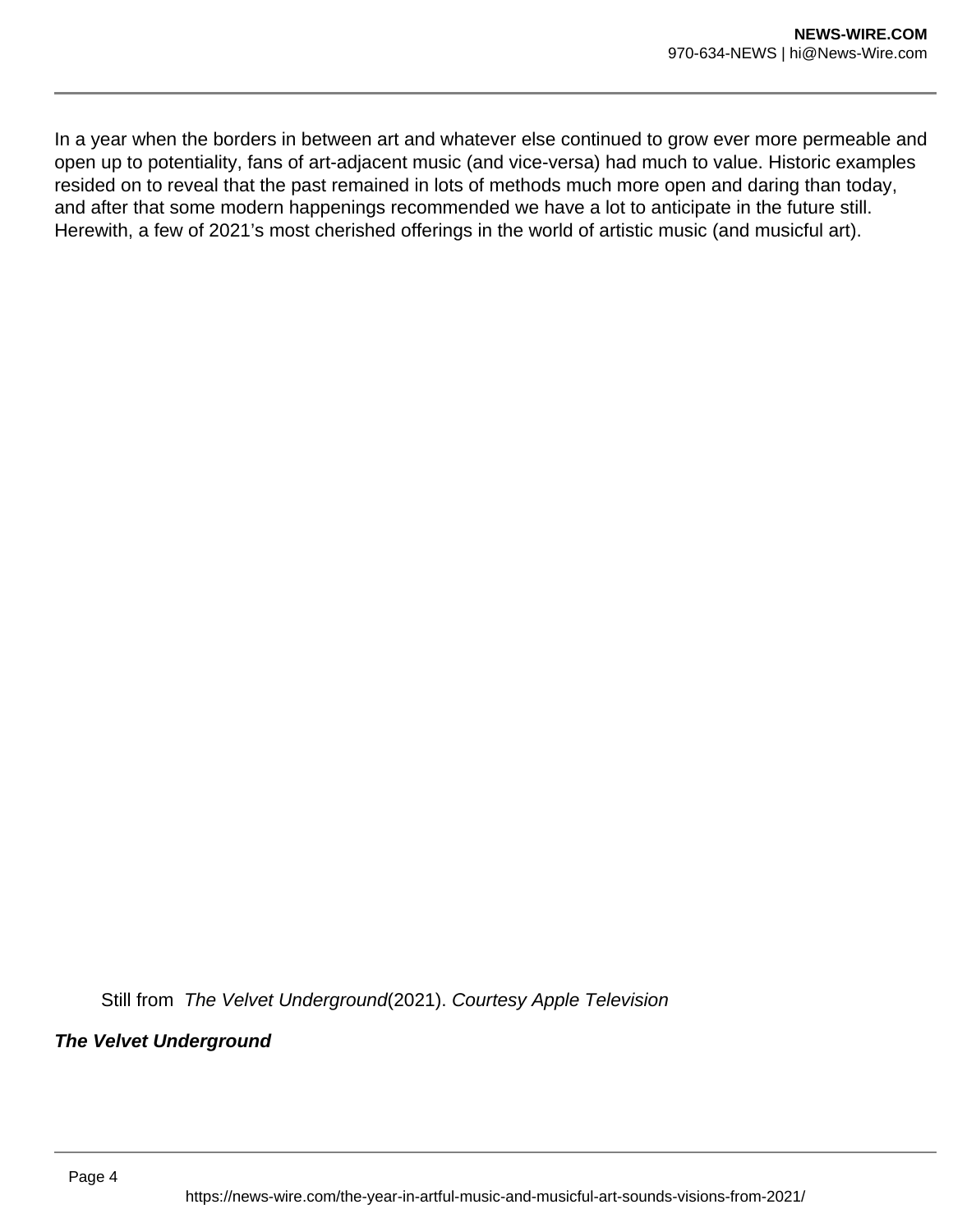Todd Haynes's impressionistic documentary about the multimedia incubation station that was the Velvet Underground did a devoted task of demonstrating how the band was more than simply a band. The music they made still knocks one's socks off for how particular it was and, in lots of methods, continues to be. Haynes likewise panned back in remarkable style to reveal the group's prismatic practice in a broadened field. Performances with light reveals that were as innovative as the music they conjured and live soundtracks to spazz-outs of various kinds at Andy Warhol's Factory were all part the Velvet Underground's world– and what a world it was.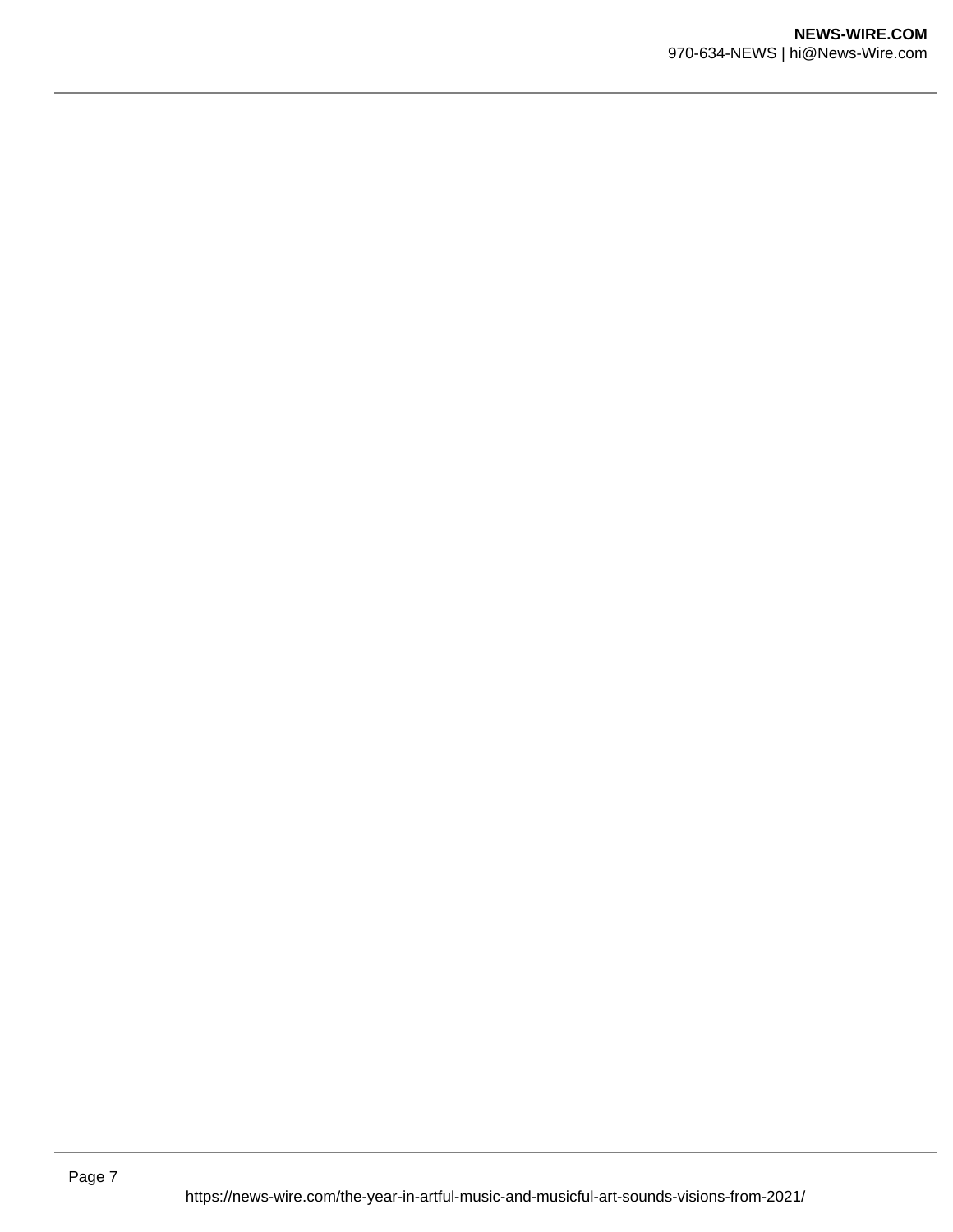Installation view of "Organic Music Societies: Don and Moki Cherry" at Blank Forms. Courtesy Blank Forms

### **Don + Moki Cherry at Blank Forms**

The powerful life-and-art collaboration in between Don and Moki Cherry was the topic of a jewel-box gallery program in Brooklyn along with a 500- page book filled with research study and analysis of an intermedia practice that consisted of Don's extensive jazz and Moki's visions in paintings, fabrics, and more. Both were the work of Blank Forms, a wandering curatorial platform that opened both a gallery and an efficiency area this year– appealing far more to come.

#### **Fred Moten at Vision Festival**

The very first show I saw after more than a year of craving live-music experiences was an unique night at the long-running Vision Festival, which this year took control of Pioneer Works in Brooklyn. All Vision Festival nights are unique, however this night, commemorating the celebration's 25 th year, consisted of specifically fantastic group interaction by Fly or Die and the David Murray Octet Revival– plus an option trio including bassist Brendon Lopez, drummer Gerald Cleaver, and the excellent Fred Moten. Numerous in the art world understand Moten for his field-expanding writing in brochures and publications of various kinds, however his on-stage version tapped his far-ranging spirit as a poet by checking out verses that appeared to be a mix of improvisations and invocations of words that had actually been lingering to be spoken/sung for far too long.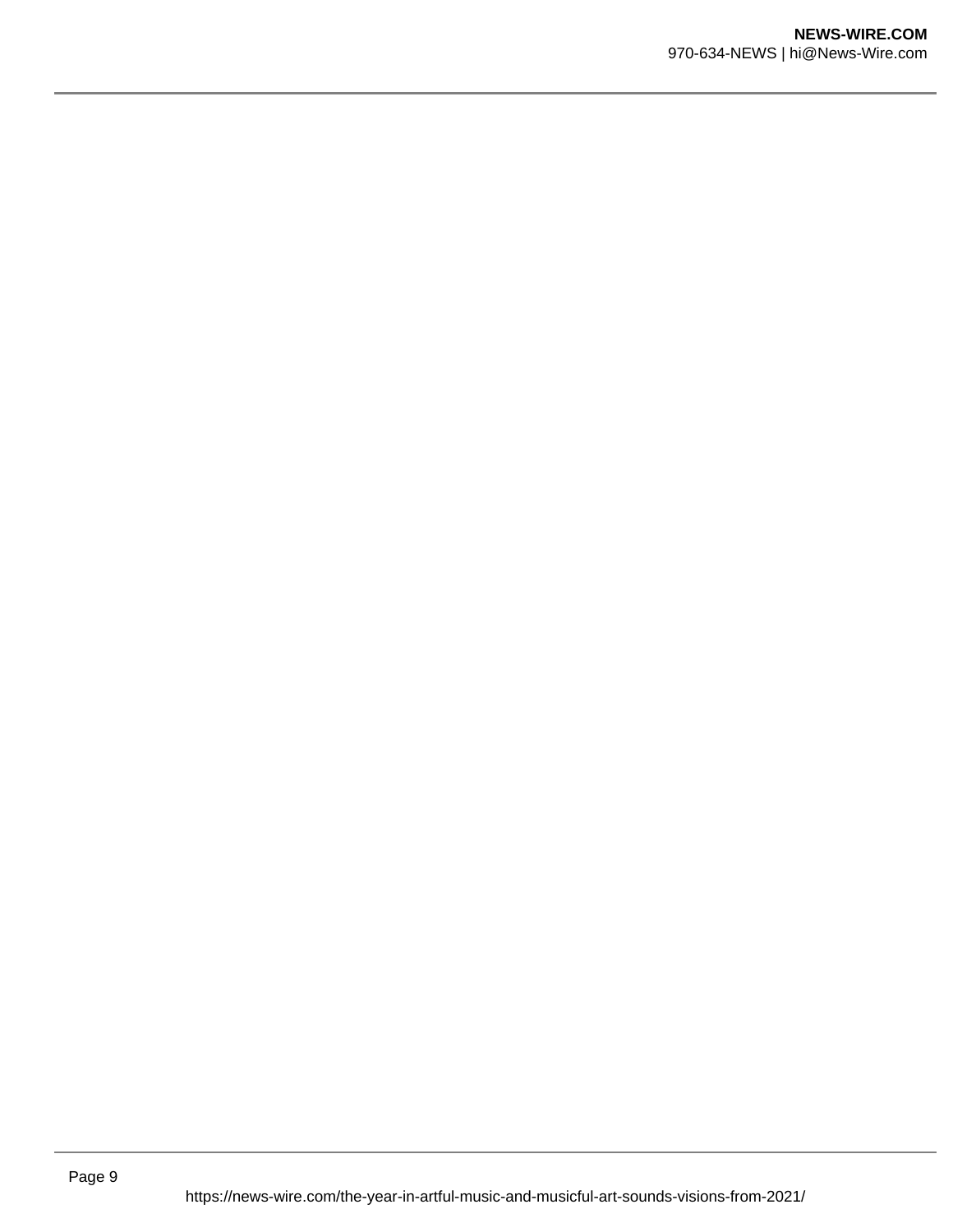Jónsi, Eldfjall (Volcano) 1, 2021. COURTESY THE ARTIST AND TANYA BONAKDAR GALLERY, NEW YORK/ LOS ANGELES

# **Jónsi at Tanya Bonakdar Gallery**

As the diva and often guitar-bower for the Icelandic band Sigur Rós, Jónsi has actually made a wealth of transcendent music given that breaking out in the late 1990 s. He made a huge relocation as an artist of various kind this year with a gallery program in New York at Tanya Bonakdar, a gallery that initially revealed his work in Los Angeles in2019 Sculptures communicated noise, as did wall works that might be called paintings (with speakers concealed below their surface areas). And the majority of it was steeped with aromas of Jónsi's own designing– producing a multi-sensory experience that will not quickly be forgotten.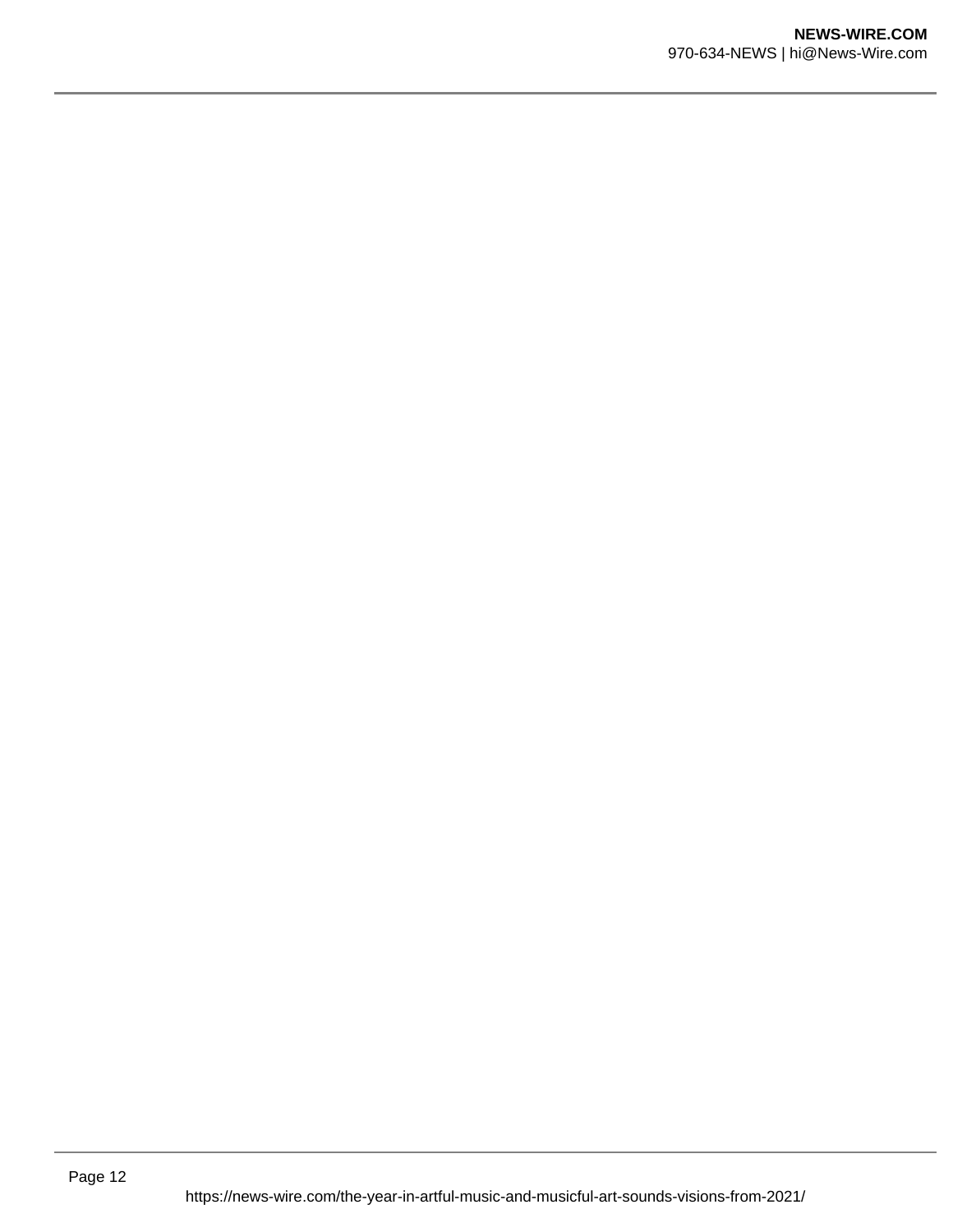# Poetry by Sun Ra. Tom VanEynde

# **Sun Ra poetry books from Corbett vs. Dempsey**

Few cultural figures of any kind deserve as much continual attention as has actually been paid to the interstellar jazz visionary Sun Ra, who still is worthy of to be understood more totally to everyone. The Chicago gallery Corbett vs. Dempsey assisted in the service of that by installing an exhibit and releasing 4 books of Ra's poetry ( Jazz By Sun Ra, Jazz In Silhouette, The Immeasurable Equation, and Extensions Out: The Immeasurable Equation Vol. II) in facsimile editions that protected the homegrown, homemade way in which he released a few of the most far-out concepts of his– or any other– time.